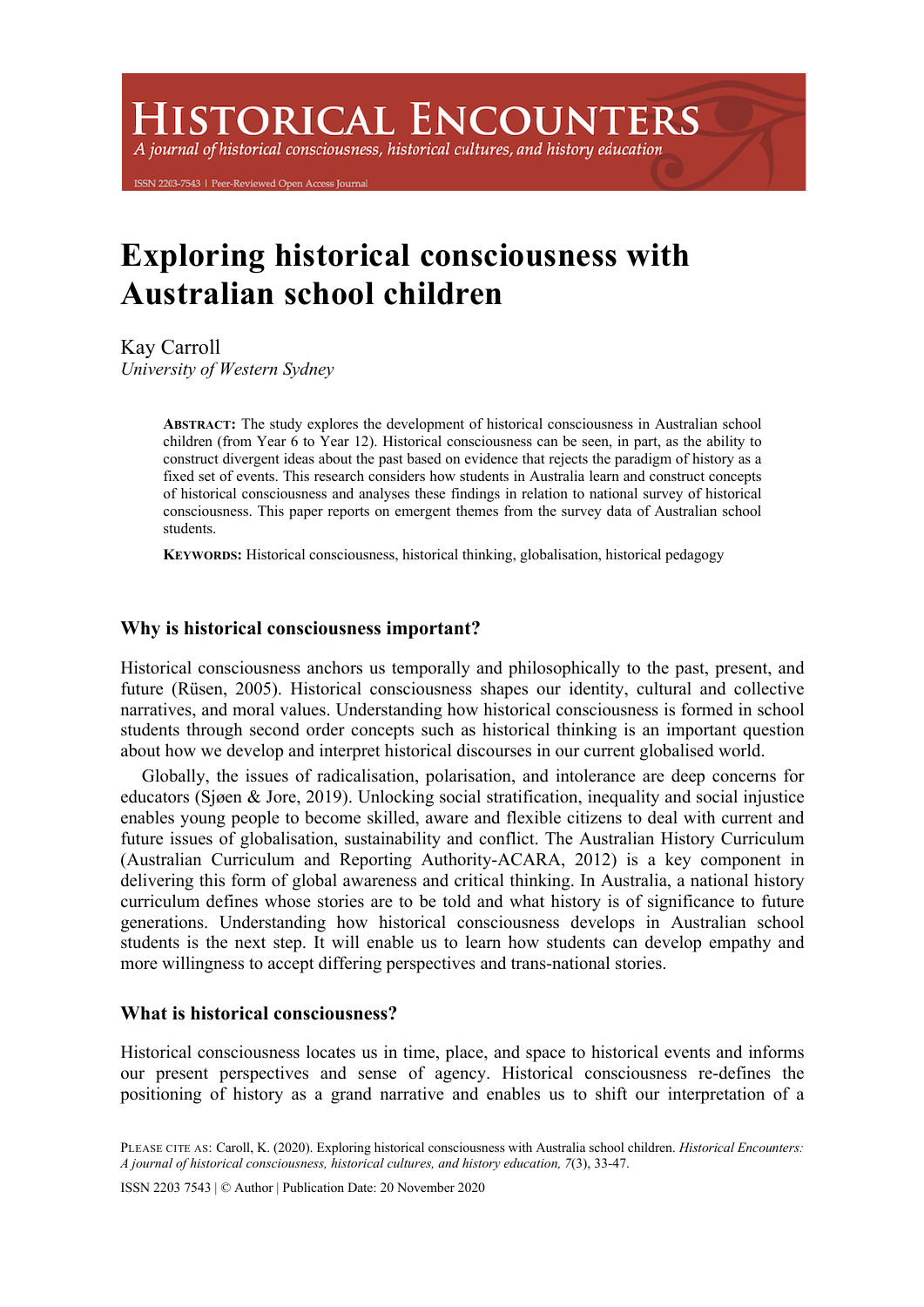phenomenon to a temporal moment furnished with evidence and minutiae from the past to an action or perspective that resonates with our contemporary world. According to Sexias (2012), historical consciousness is based upon a dynamic context that is layered with human motivation, agency, individual and collective ideologies and actions. It is multi-factorial and complex, and recognises current and past perspectives. Wineburg et al. (2007), define historical consciousness as a shared historical understanding that is built upon social frameworks, cultural memory, and rituals. The connection between school, communities, cultural beliefs and representations, and families is critical in generating "lived history" (Wineburg, et al., 2007, p. 44.) and historical consciousness.

Historical consciousness encompasses personal and collective significance and develops empathetic understanding. In German the term historical consciousness *Geschichtsbewusstsein* is constructed as a coalescence of divergent political, critical, ideological, aesthetic and cultural perspectives. These views are informed by the works of Jörn Rüsen (1993; 2004; 2005) and Hans-Jürgen Pandel (1987). Such perspectives identify the importance of understanding real historical phenomena, as opposed to popular or hybrid accounts, and emphasize the cognitive and psychological dimensions of historical agency. Historical consciousness recognizes diverse perspectives and experiences and denies the centrality of causation and universal agency. It identifies instances of oppression, cultural or racial barriers, ambiguous motivation, and flawed ideological viewpoints. Adolescents' historical consciousness in Finland has resulted in actions of reconciliation and reparation for transgenerational historical phenomenon (Löfström & Myyry, 2017). From 2015 global multigenerational protests about *Black Lives Matter* is a form of historical consciousness about structural habitual racism and social injustice (Maraj, Prasad & Roundtree, 2018). Historical consciousness leads to social awareness and transformation.

Global historical consciousness is needed to recognise diversity and increase students' awareness of others and inter-cultural understanding (Kölbl & Konrad, 2015). Intercultural understanding is promoted through students' historical consciousness of difference. Intercultural competence is a critical skill needed for today's globalised and compressed world. New technologies, trade exchanges, social media and travel enable people from heterogeneous places and spaces to see, speak, touch, inhabit and absorb another's cultural landscape. Cultural diversity is complex, nuanced, historically, and geographically situated.

Historical consciousness includes the following intercultural and temporal dimensions;

- temporal and societal intersection of the past with the present (Duquette, 2011);
- contesting presentism (Seixas, 2017);
- understanding historical agency (Colley, 2015);
- contextual empathetic understanding (Rantala, Manninem & van den Berg, 2015), and
- understanding how historical narratives inform cultural, national, gendered and personal identities (Alphen & Carretero, 2015)..

According to Rüsen (2004) there are four types of historical consciousness that can be detected in students' understanding.

#### **Four types of historical consciousness**

Traditional Historical consciousness provides a framework for traditions, rituals and norms. The connection with tradition reinforces values and acts of commemoration and continuity. These practices provide connections with the past, a sense of belonging and a moral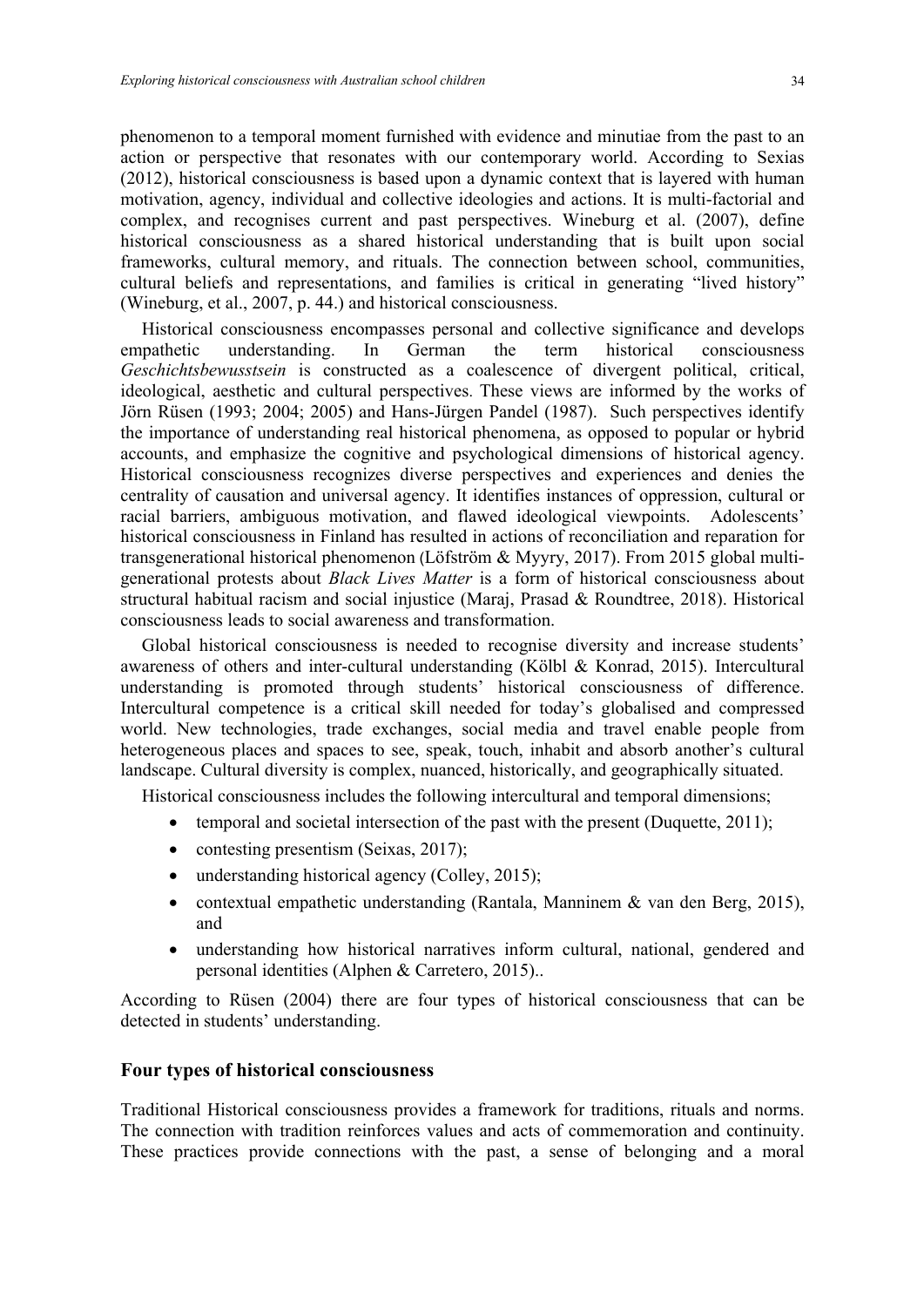framework that humanity shares (Rüsen, 2004). Exemplary historical consciousness creates principles or conditions that inform present and future changes. History is conceptualised as a means of instructing future actions or inactions. It presents moral and value lessons from the past form part of a historical pattern for replication and acts as an exemplar for present and future generations (Rüsen, 2004). Critical historical consciousness evaluates the past actions or decisions as ideologically, ethically or morally unsound or unjust, and layers a new interpretation informed by present paradigms. The approach is evidenced by the introduction of a counter–narrative or explanation (Rüsen, 2004). Genetic historical consciousness uses historical acts and stories as a lens to detect representations or interpretations of the events. An example of this form is the normative and significant discourse of history from below that has emerged in the late the Twentieth Century. In this genetic construction, what was radical, disturbing, or negative is re-cast with modern sensibilities and possibilities (Rüsen, 2004).

|                                                  | <b>Traditional</b>                                                                                                    | <b>Exemplary</b>                                                                                               | <b>Critical</b>                                                                                             | Genetic                                                                                                                                    |
|--------------------------------------------------|-----------------------------------------------------------------------------------------------------------------------|----------------------------------------------------------------------------------------------------------------|-------------------------------------------------------------------------------------------------------------|--------------------------------------------------------------------------------------------------------------------------------------------|
| <b>Experience of time</b>                        | Repetition of an<br>obligatory form of<br>life                                                                        | Representing<br>general rules of<br>conduct or value<br>systems.                                               | Problematizing<br>actual forms of life<br>and value systems.                                                | Change of alien<br>forms of life into<br>proper ones.                                                                                      |
| <b>Patterns of</b><br>historical<br>significance | Permanence of an<br>obligatory life form<br>in temporal change                                                        | Timeless rules of<br>social life, timeless<br>validity of values.                                              | Break of patterns of<br>historical<br>significance by<br>denying their<br>validity.                         | Developments in<br>which forms of life<br>change in order to<br>maintain their<br>permanence.                                              |
| <b>Orientation of</b><br>external life           | Affirmation pf pre-<br>given orders by<br>consent about valid<br>common life.                                         | Relating to peculiar<br>situations to<br>regularities of what<br>happened and what<br>should occur.            | Delimitation of<br>one's own<br>standpoint against<br>pre-given<br>obligations.                             | Acceptance of<br>different<br>standpoints within a<br>comprising<br>perspective of<br>common<br>development.                               |
| <b>Orientation of</b><br>internal life           | Internalization of<br>pre-given life forms<br>by limitation-role<br>taking.                                           | Relating to self-<br>concepts to general<br>rules and principles-<br>role legitimization<br>by generalization. | Self-reliance by<br>refutation of<br>obligations from<br>outside-role<br>making.                            | Change and<br>transformation of<br>self concepts as<br>necessary<br>conditions of<br>permanence and<br>self reliance-<br>balance of roles. |
| <b>Relation to moral</b><br>values               | Morality is dictated<br>by obligatory<br>orders, moral<br>validity as<br>unquestionable<br>stability by<br>tradition. | Morality is the<br>generality of<br>obligation in values<br>and value systems.                                 | Breaking the moral<br>power of values by<br>denying their<br>validity.                                      | Temporalizing of<br>morality; chances of<br>further development<br>become a condition<br>of morality.                                      |
| <b>Relation to moral</b><br>reasoning            | The reason of<br>values is their<br>effective pre-<br>givenness, enabling<br>consent in oral                          | Arguing by<br>generalization,<br>referring to<br>regularities and<br>principles.                               | Establishing value<br>criticism and<br>ideology critique as<br>important strategies<br>of moral discourses. | Temporal change<br>becomes decisive<br>argument for the<br>validity of moral<br>values.                                                    |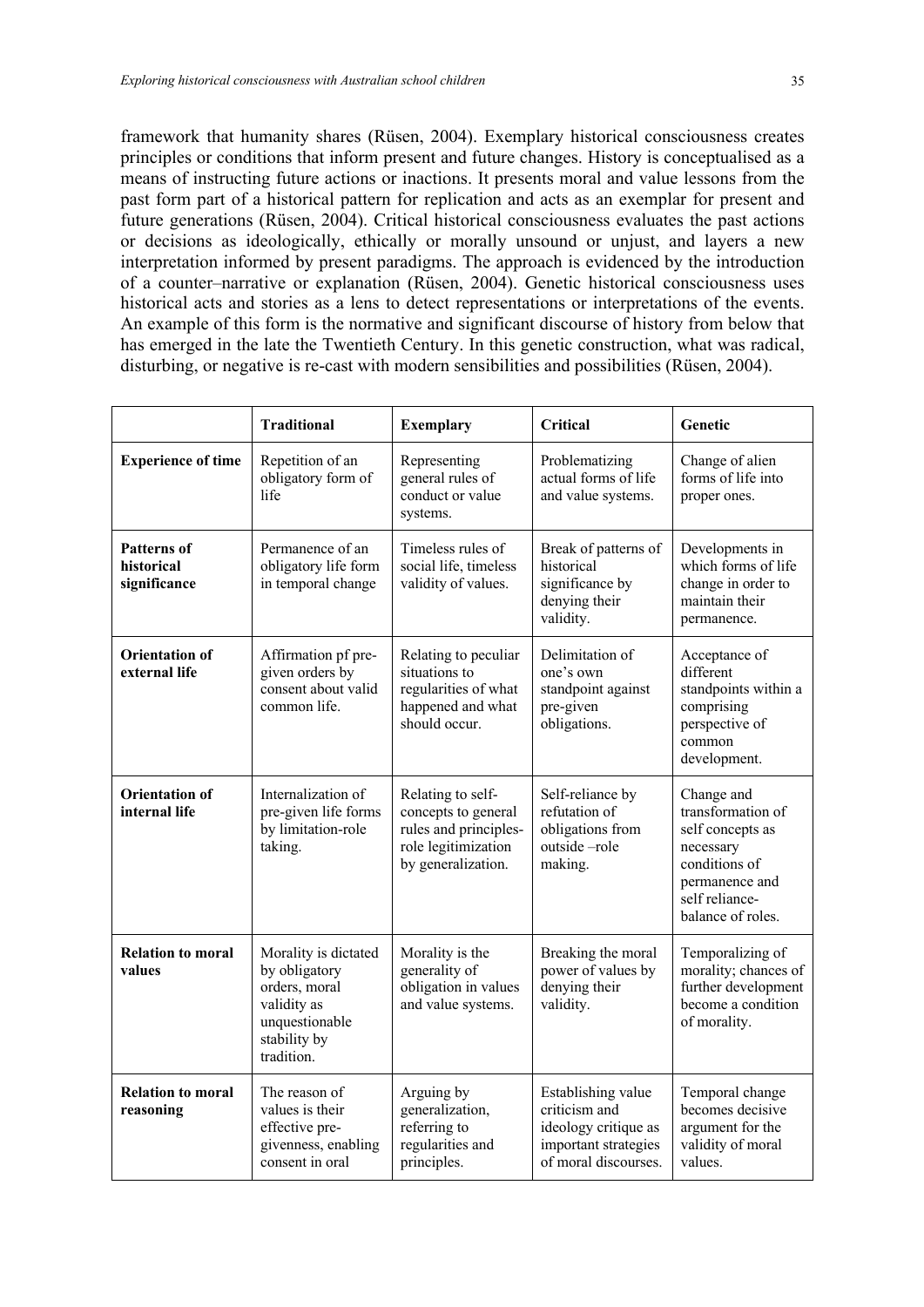|--|--|--|--|--|

Table 1: Four types of historical consciousness (Rüsen, 2004).

These aspects of historical consciousness enable us to critically interpret our own bias, temporal, cultural, national and societal positionality to understand issues of contemporary and historic concern such as racism, inequality, political instability and power (Epstein, 2000). Internationally within history education the importance of historical consciousness has become increasingly recognised (Almarza, 2011; Barton & McCully, 2004; Epstein, 2009). Yet evidence about how historical consciousness can be pedagogically developed in education settings and specifically in school classrooms is limited (Segall, Trofanenko, Schmitt, 2015).

#### **What is historical thinking?**

In contrast, historical thinking is a second order concept that comprises elements of inquiry. Students conceive historical questions about causation, time links, consequences and evidence, and appreciate that gender, race, temporality, personal circumstance, economic, political or social status should be considered as a valid part of the interpretation (Kölbl  $\&$ Konrad, 2015). Reisman suggests that historical thinking is the "ability to reason about written text" (2015, p. 52). The written text according to Lévesque, (2005) could include aspects of heritage or memory history or contemporary or present significance (Sexias & Morton, 2013). Students need to access personal heritage to connect with meta-narratives and disciplinary history (Reisman, 2015). It is a point of cognitive and affective transfer of historical thinking to disciplinary or narrative nationalistic history. Such forms of historical thinking focus students on the multiple identities and nuances of historical reality. It can inflate or conflate historical objectivity as students connect the past with present phenomena. Nonetheless it can provide a way for students to openly interrogate and critically analyse the past.

Internationally, historical thinking is aligned to historical reasoning using evidence and inquiry approaches. Van Drie and van Boxtel (2008) suggest that we should be developing students' questioning skills to include causal, textual and intellectual opportunities. This type of approach considers that students need procedural concepts and skills to examine historical texts and substantive understanding. The pedagogical challenges in developing historical reasoning are evident and require further investigation.

Teaching students to think historically requires at times a deviation from the official historical script. This approach enables students to detect the texture, weft and weave of different patches and snippets of sources, and analyse the quality, richness and effects of certain actions or events. It enables students to see the individual and collective nature of history. Sources for historical thinking should reflect this pedagogical goal and include history from below, not just from above, with official sources and written records. This position encompasses a broad range of material from artefacts, visual, and oral sources. Since 2012 with the introduction of the Australian History Curriculum this pedagogical approach has become normalised within Australian classrooms from School Year 6 to School Year 12. Students are given opportunities to inquire about the past and understand perspectives and evidence. This is the basis for authentic historical inquiry.

#### **What is historical inquiry?**

Inquiry learning is a model of pedagogy that enables learners to critically engage in authentic and complex experiences, actively discuss, interpret and develop their own position, see and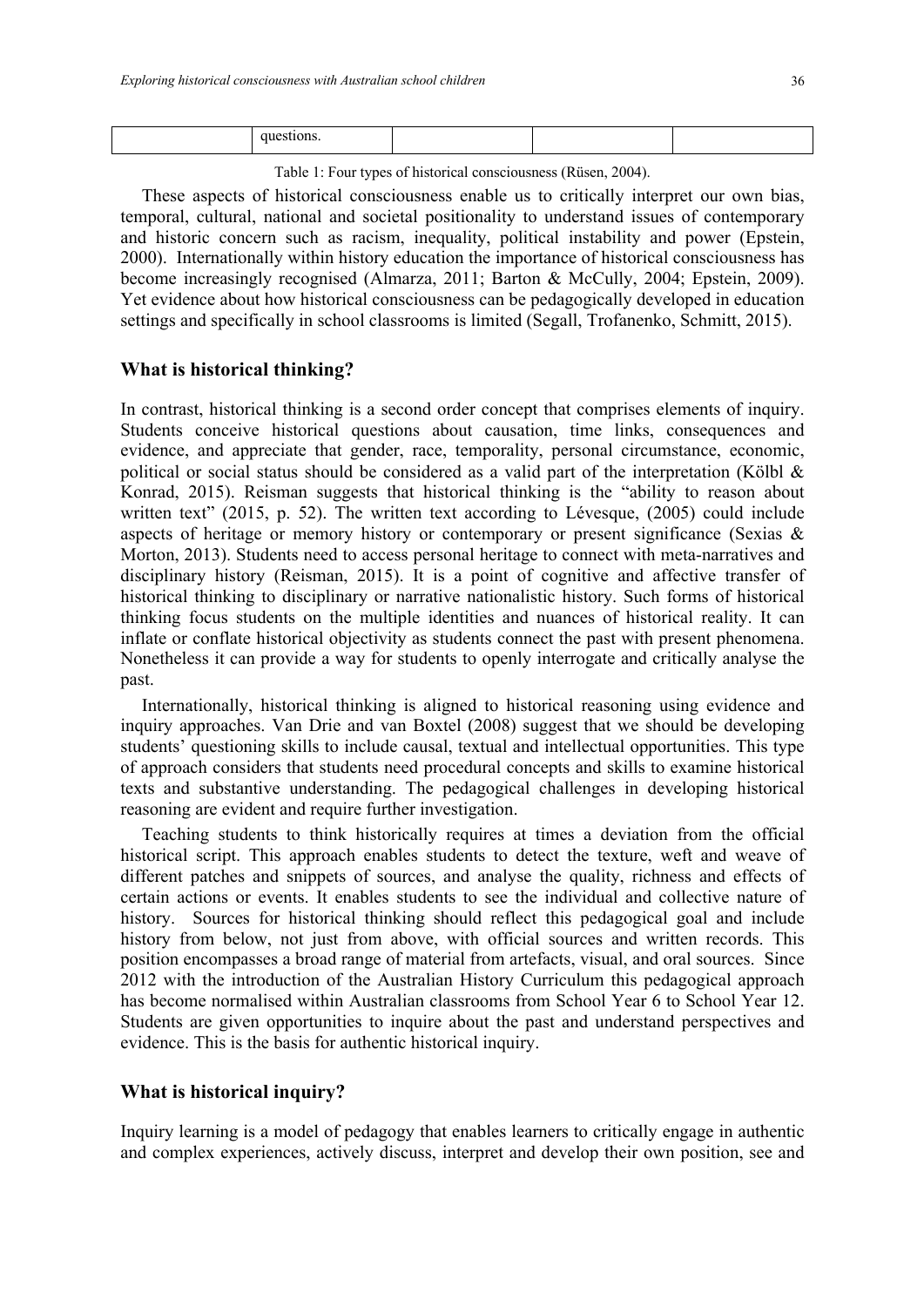understand other perspectives, insist and look for evidence of behaviours or meaning, and interrogate culture (Levy, Thomas, Drago & Rex, 2013). Using inquiry approaches in history, students are able to exchange ideas, learn collaboratively, and seek new knowledge that has a clear relevance for them (Barton & Levstik, 2011; Levstik, 2000). Students learn from the world that they are immersed in, and make temporal, spatial, and historical connections. Inquiry in this context is generative and critical (Lipman, 2003). The knowledge is not imparted but constructed and actively critiqued. Inquiry-based history teaching has been used in Australian schools and encourages students to interpret evidence and apply source analysis skills to their understandings of the past.

### **Australian curriculum context**

The Australian History Curriculum was one of the important educational outcomes of The Melbourne Declaration on Goals for Young Australians (2008) that elevated the significance of history and historical thinking within the national landscape. The Melbourne Declaration (2008) designed a national Australian curricula that enabled young learners to respond to their globalized, technology rich and diverse world and framed the contemporary rationale for the Australian History Curriculum. More recently, the Alice Springs (Mparntwe) Declaration (2019) determined that education was transformative. The imperative is the development of the intellectual, socio-cultural, aesthetic, spiritual and moral wellbeing of all young Australians. The Mparntwe Declaration (2019) acknowledged the significance of an Aboriginal and Torres Strait Islander continuum with Australia's past, present and future. These educational policies frame much of the curricular architecture within the Australia. The Australian History Curriculum and is predicated on these policies and uses historical concepts such as contestability, perspectives, empathy, significance, agency, change and continuity to deliver these imperatives. The Australian History Curriculum content is focused on broad national, international and temporal discourses of change and continuity. Within this current Australian History Curriculum is the deliberate attention on the development of historical procedural knowledge or historical thinking skills. Students are exposed to historical language of time, source analysis, and evidence from the early years of schooling. The content is structured to include family, local and community history in the primary years of schooling from ages 5 to 12 years and more national, ancient and modern world history in the secondary years of schooling from ages 12-18 years. History is taught across all compulsory years of schooling (Foundation or Kindergarten to School Year 10 (ages 5-16 years). A continuum of historical skills and concepts has been created from the foundation year (called by various names such as Kindergarten in New South Wales, Preparatory in Queensland, Foundations in South Australia) to Year 10 (when students are typically 15 or 16 years old). Students use second order concepts such as historical thinking to interpret the past using sources, evidence and artefacts. The following table identifies the topics of study within the Australian History Curriculum (2012) from Foundation to School Year 10.

#### *Are we there yet?*

Currently, the emergence and detection of historical consciousness within an Australian context is an important area for debate and further research. Within the Australian History Curriculum students are immersed in personal and local community history and then are extended to interpret people's connections with important national and global events. Commemorative history is initiated in the primary years of the curriculum. There is gradual reduction in personal and heritage related histories as students move to the upper years of secondary schooling In the secondary years of school students are confronted with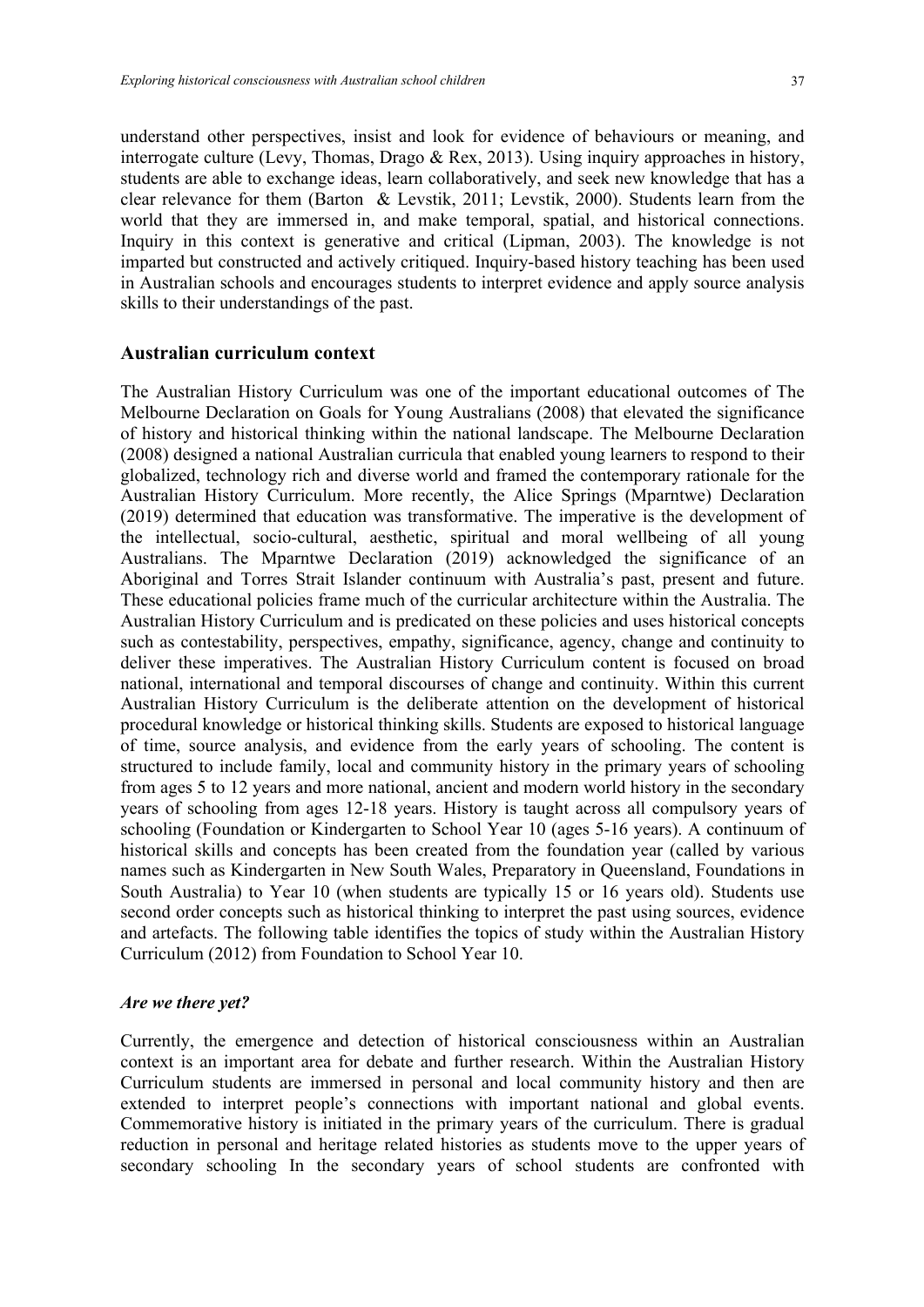controversial and significant events such as Australia's involvement in conflicts; nation building events such as Federation; contact and Indigenous rights' movements; and more contemporary social historical phenomena such as environment protests and change. Gender, human rights, equality, race, justice and citizenship concepts such as democracy, liberalism and the rule of law are unavoidable as students' progress through their schooling years. The construct of progress is captured with topics on industrialization, colonialization, militarism, and social, civic and environmental reform nationally and globally. History in Years 9 and 10 becomes more globalized, connected with Western and Eastern progress, ideas and nationalistic narratives. However, the extent to which students in Australian schools are developing historical consciousness and considering non-linear, divergent and theoretical history is an important question. According to Sexias (2017) the need for young people to understand and interpret their world with relativity about the past and present is critical as knowledge, norms, and experiences are radically and fluidly altering within globalised, technological and culturally diverse world. Traditional norms, knowledge, stories that were bequeathed to successive generations have been shattered. Sexias (2017) contends that historical consciousness in this present context arises "from the radical discontinuity between past, present and future in a modern era of accelerating change…." (p. 60).

| <b>School Year</b>     | <b>Topics</b>                                                               |  |
|------------------------|-----------------------------------------------------------------------------|--|
| <b>Foundation Year</b> | Personal World.                                                             |  |
| Year 1                 | How my world is different from the past and can change in the future.       |  |
| Year 2                 | Our past and present connections to people and places.                      |  |
| Year 3                 | Diverse communities and places and the contribution people make             |  |
| Year 4                 | How people, places and environments interact, past and present.             |  |
| Year 5                 | Australian communities – their past, present and possible futures.          |  |
| Year 6                 | Australia in the past and present and its connections with a diverse world. |  |
| Year 7                 | Sustainable pasts, present, futures<br>The ancient world.                   |  |
| Year 8                 | The ancient to the modern world.                                            |  |
| Year 9                 | The making of the modern world.                                             |  |
| Year 10                | The modern world and Australia.                                             |  |

Table 2: Current Australian Curriculum: History topics F-10 (2012)

## **Research methods**

This study considers how Australian school students may be developing or showing evidence of historical consciousness according to Rüsen's (2004) four categories or stages of historical consciousness. Rüsen's (2004) epistemological framework of four types of historical consciousness informs the research design and data analysis. The purpose of the study is identification of students' perceptions and understanding of historical consciousness. Survey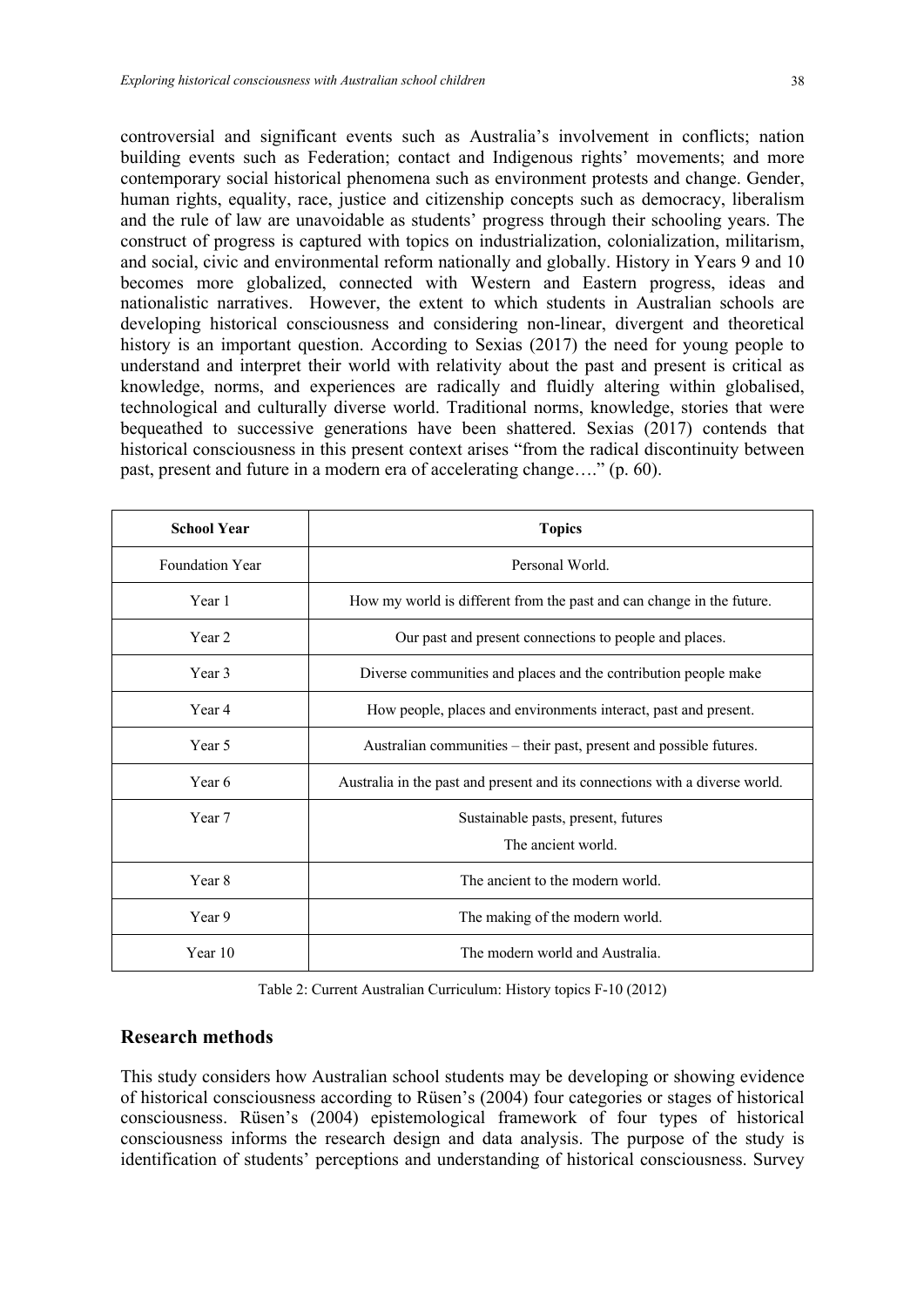methods have been selected as an effective way to gather a purposive sample of students across schools, locations, genders, age groups and school years. Surveys are useful to gather descriptive data from a wide range or cross section of participants and can provide authentic data from participants about their perspective of a phenomena (Kelly, Clark, Brown & Sitzia, 2003). The survey comprises closed demographic questions and open-ended responses for participants to describe their experiences and perspectives. Sample size for the study is an important consideration for validity and generalisability. This study has used purposive or non-random sampling by inviting students to participate from Year 6 to Year 12 in schools across Australia. Data from this sample has been reported qualitatively and focuses on key perspectives of school students exposed to learning the Australian History Curriculum. A sample size of approximately 500 participants is used to validate the analysis, which is above the recommended minimum target of 200 participants (Brace, Kemp, and Snelgar, 2012). The survey responses were collected from school term one to school term three (March-September 2019). This paper reports on the initial themes that have emerged from the survey data.

## *Online survey of historical consciousness of school children from school year 6 – school year 12*

The online survey includes 562 school students, with different cultural, gender, geographic, socio-economic, and age ranges in Australia. The sample is purposively drawn from a cross section of participants who encompass demographic diversity and representativeness and upon completion of the project includes representation of diverse schools across all states and territories in Australia. All participants have been exposed to history in the Australian History Curriculum. De-identified survey responses have been analysed according to the four types of historical consciousness of Rüsen (2004):

- What is history to students?
- What stories, experiences, objects or people do they connect with history?
- How does connection with history help them understand their world?
- How important is history in their lives?

The five open-ended survey questions were completed online or in hard copy by students during an allocated in school time. Students were not provided with any stimulus materials and were given 15 -20 minutes to write their responses.

- 1. Tell us about the history you study at school. What do you like or dislike about learning history at school?
- 2. What stories, experiences, objects or people do they connect with history?
- 3. What is the most difficult thing to understand in history?
- 4. How does history help you to understand your world?
- 5. How important is it for you to know about history in your life now?

The survey responses include a valid sample across genders, schools, school years, types and year age. It is noted in the survey sample that there are more male students who have responded (63%) and a higher proportion of 14-15 year old students (44.5%). The school types are varied, with more non-government schools represented (60%) including Catholic and other non-government schools. This demographic data should be taken into account in the analysis and findings. The following figures provide an overview of the participants' gender, age, school year and school type.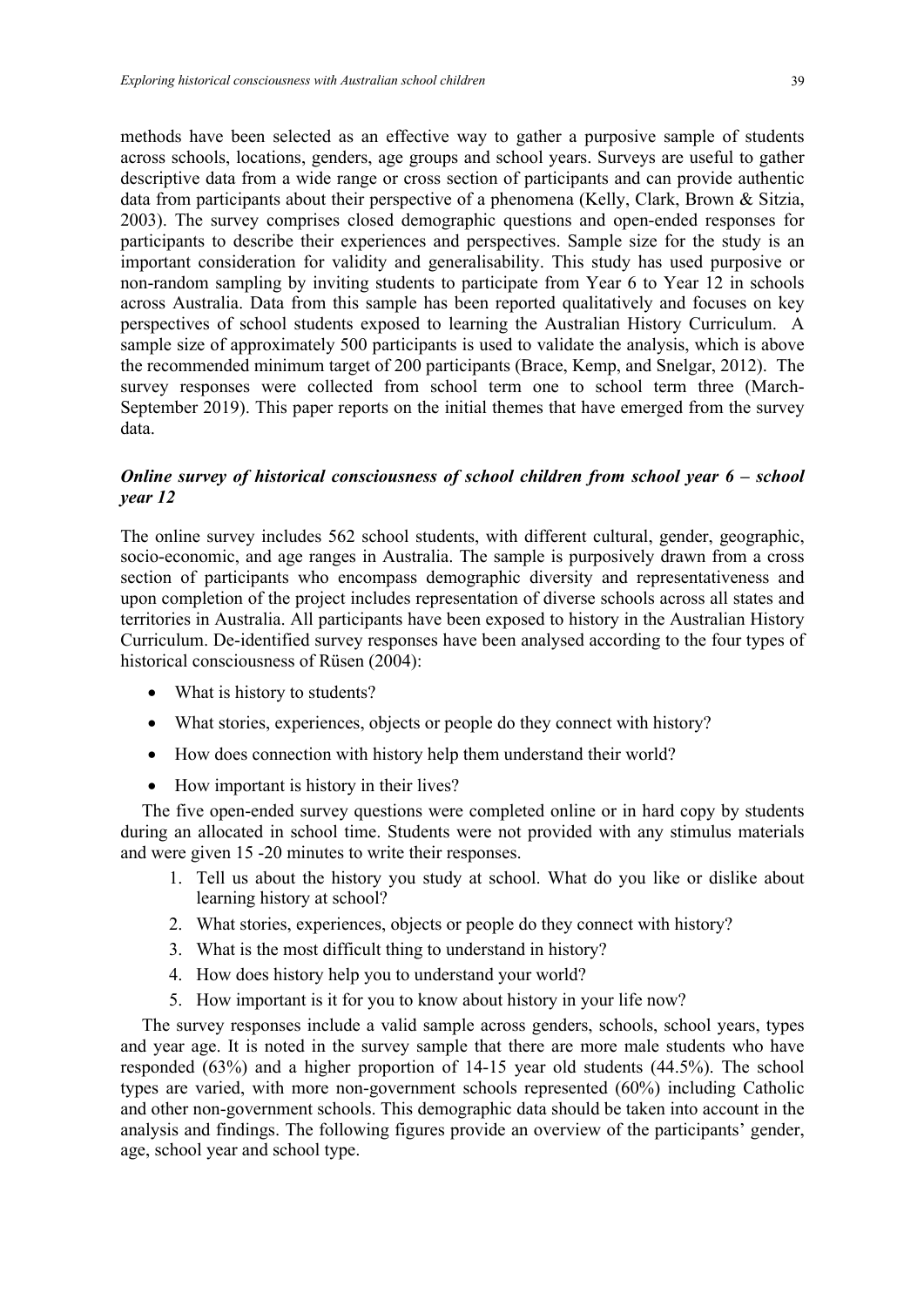

Figure 1: Gender of participants n=562



**Figure 2:** Age range of participants n=562



**Figure 3:** School year of participants n=562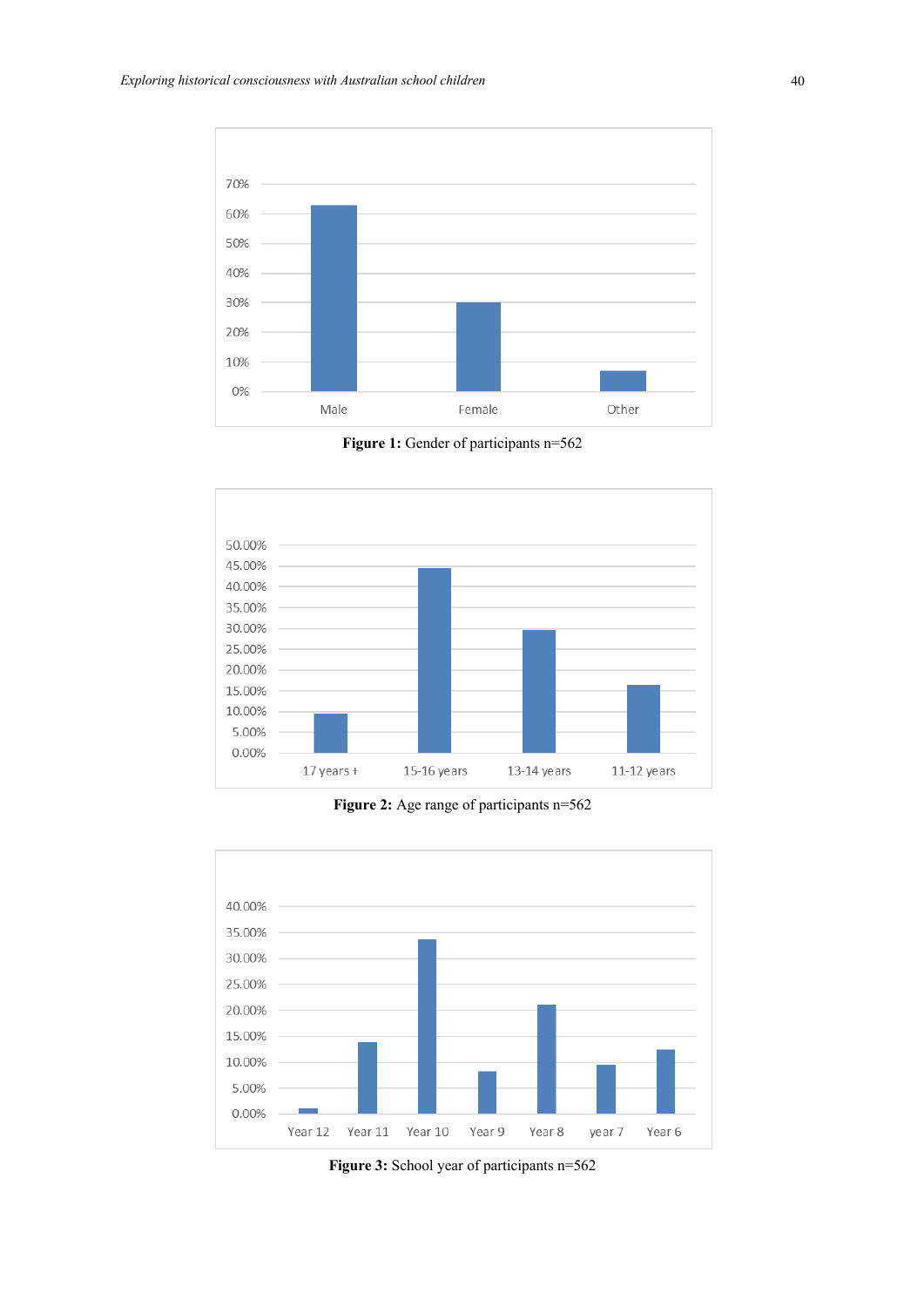

**Figure 4:** Type of school n=562

#### **What does the data show us?**

The following results identify key themes connected to the emergence of historical consciousness and areas where this phenomenon is curiously absent or muted in participant responses.

## *Tell us about the history you study at school. What do you like or dislike about learning history at school?*

## *Learning about fascinating topics, people and civilisations. Gaining a better understanding of the past* (Harry, Year 7).

Students responded to this question with a broad range of divergent comments. Some found that history provided interesting events, people and topics from the past, and others could find "nothing" (Jack, Year 9) to recommend it. Topics with complexity such as the Cold War were identified as significant. The complexity of causation and 'joining the dots' (Saad, Year 11) was an area of intrigue for students. The reliability of the past was a key feature, students wanted to know what was "probably true" (Jayden, Year 7). Students also referred to detecting patterns and mistakes from the past. The continuity of society was a focus for some respondents. While the sense of the grand narrative left some craving "multiple perspectives of history" (Jemina, Year 10).

#### *When it is not so epic!* (Chelsea, Year 10).

Students in years 6-12 reported history was paradoxically both "boring" and "dry" and some respondents preferred "maths" and "poetry" to "Australian history" or "Japan under the Shoguns" (Casey, Year 7; and Lilly, Year 9, respectively). Students seemed to see history in terms of the past and not as directly relevant to their lives. Students disliked learning timelines, memorising dates; "the minor events I don't care about" (Tala, Year 8). Minor stuff was apparently, "essay writing and limited time to process information" (Ruby, Year 10). However, students were genuinely engaged with different stories and sources and found some topics more interesting such as "Chinese warfare" (Max, Year 8). Topics such as 'what sort of nation are we', that were open-ended and asked for students to judge and assess our sense of democracy were seen to be more interesting. The temporal disconnect with the ancient world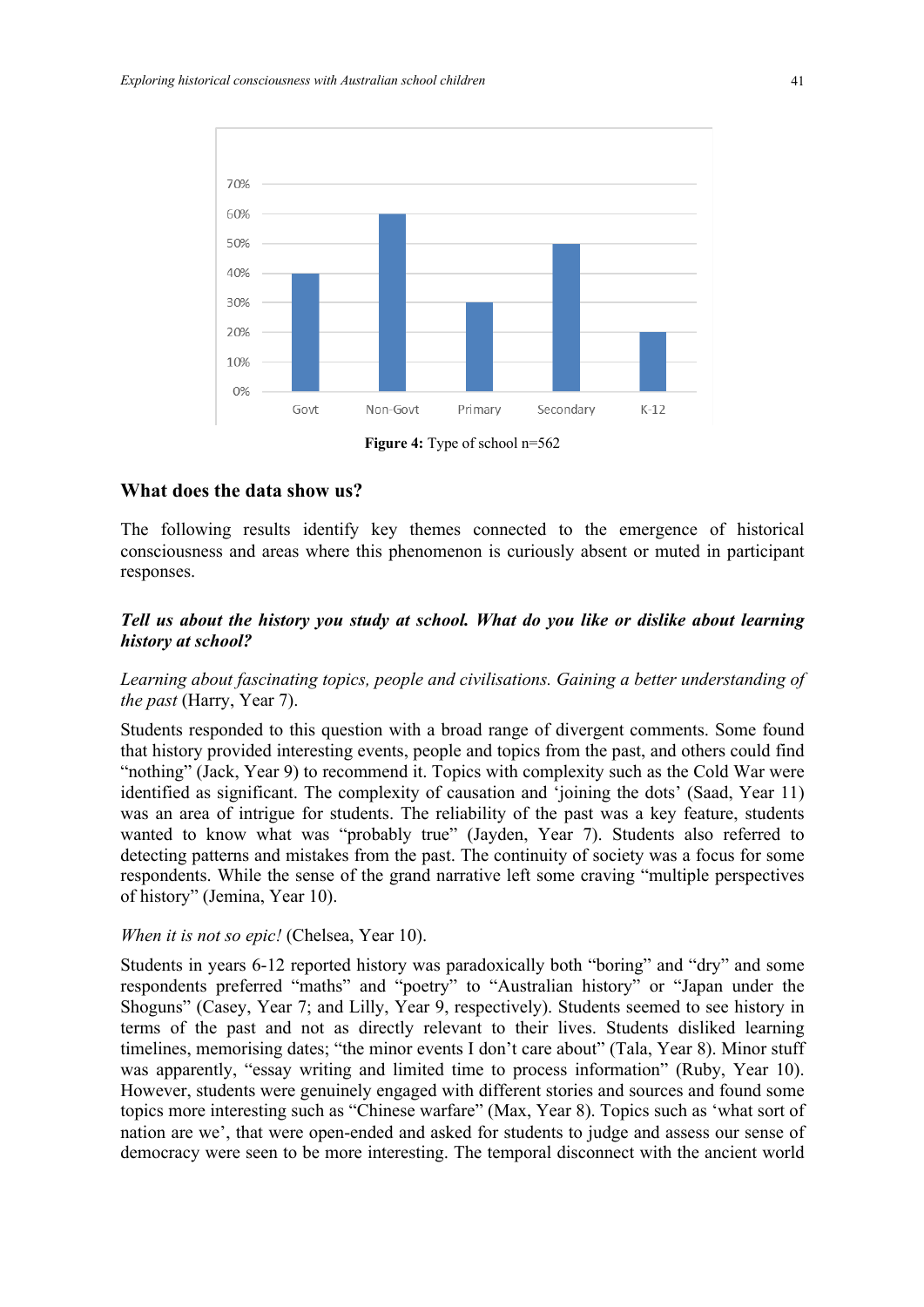for some students was disconcerting. "The Ancient World is so, so long ago" (Zoe, Year 9), and the connection with their lives was not immediately evident. Adam from Year 10 surmised that he thought learning about history was not a "necessary life skill." Repetition across year groups was identified as a problem for students. According to Adrian Year 10, "we keep studying the same things about Australia, it would be good to move on".

#### *What stories, experiences, objects or people do they connect with history?*

#### *Memories, photos, books, films!* (Charlotte)

Overwhelmingly stories or events that were contemporaneous with the history being studied resonated with students. Stories related to "Aboriginal and Torres Strait Islanders" pasts, and Nazi Germany. Films like, "*The Boy in the Striped Pyjamas*, ancient objects, memories shared and photographs from my culture's past (as I'm Chinese)" were compelling, (Yun Yin, Year 10). Historical fiction was identified as a useful and engaging source to understand history- "I love to learn about WW2, so I connected with *the Book Thief"* (Sara, Year 9). Political elections and questions about leadership and voting were seen as relevant. Curiously, this finding shows evidence at least in these schools of connection to civic and citizenship knowledge which is at odds with national surveys of this understanding. Important nationalistic events such as Anzac Day were commented upon students as being part of our story. The discussion of objects centred mainly around photographs and some students identified family stories or events as relevant to their understanding of history. Families who came from migrant or refugee backgrounds were able to connect with past generations and older people as a source of history. The most important thing is "stories from Nan" (Bronte, Year  $6$ ).

#### *What is the most difficult thing to understand in history?*

## *I find it most difficult to memorise specific dates and details, particularly with the volume that is needed to be remembered* (Ali, Year 9).

The most difficult aspect for some students was causation, dates, facts and historical language. Students responded that they were not sure why the teachers focussed on what came first or second. The difference between primary and secondary types of sources was problematic for some students. Some students found textbook teaching also concerning and could not understand why all history was so dense, hard to understand or when "people had time to write it all down" (Joe, Year 8). These interpretations of history were seen as problematic for students. Jackson in Year 10 questions "why people tend to repeat it or twist or manipulate history to suit their needs, I don't like the selfishness of history and how people can lie during their time and only later through evidence we find the truth."

The morals of historical figures confounded students and revealed the development of historical empathy and judgment- "the morals they had." (Billy, Year 8).

#### *How does history help you to understand your world?*

#### *Understanding the global ties between countries* (Peta, Year 12).

Students did respond with ideas to this question about making sense of global events such as impeachment of American President Donald Trump, the nuclear stand -off and diplomatic stalls between North Korean and United States, the ongoing Brexit instability and the climate change advocacy with school protests ignited by Greta Thunberg. The survey released in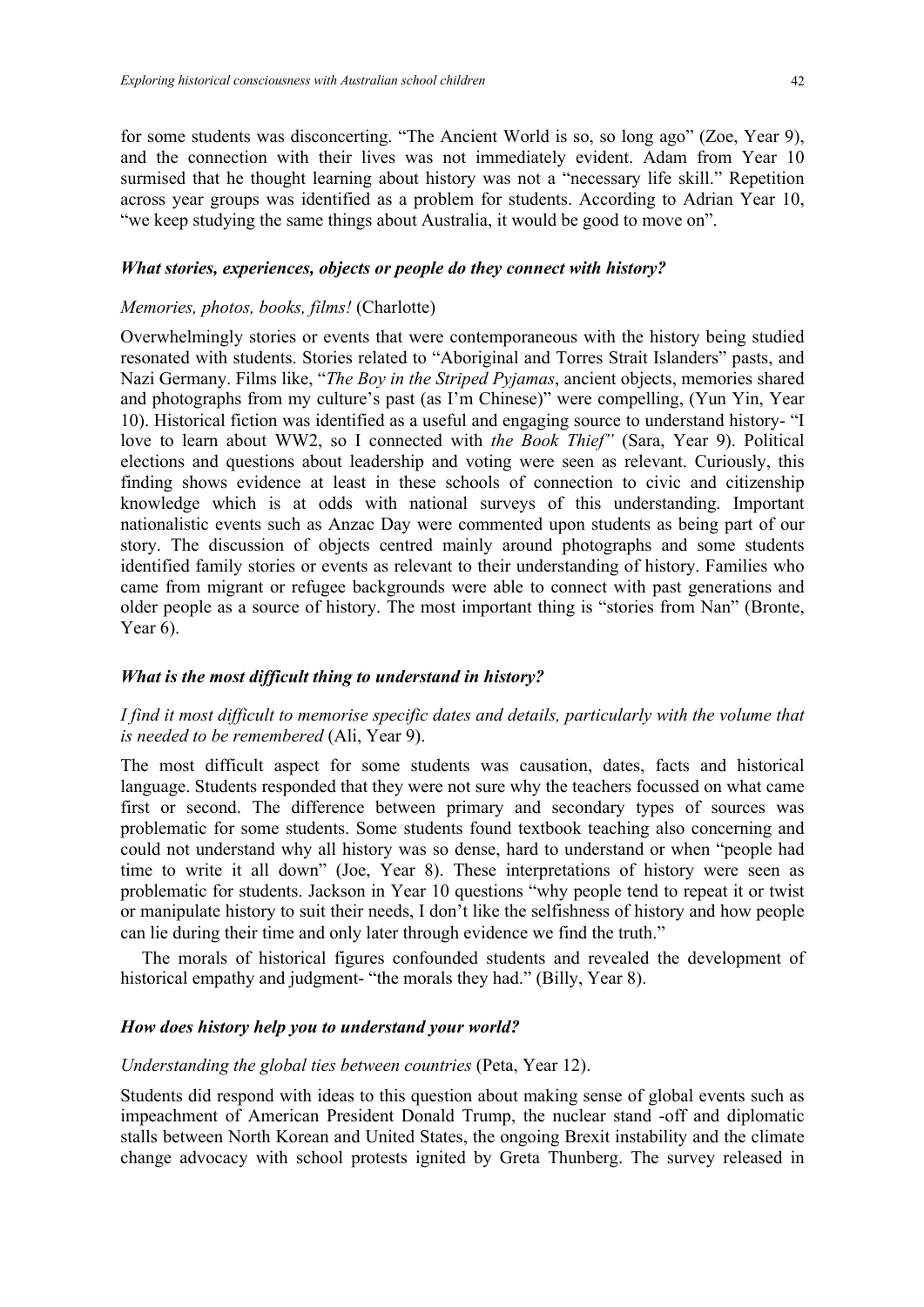school term one following horrific events in neighbouring countries with the Christchurch Mosque shootings in New Zealand may have contributed to this result. Nonetheless, the students were able to detect the significance of history in promoting understanding, condemning actions that withdrew rights or social justice and did link the idea of the past to actions or choices we could take into the present. Tom in Year 9 commented that history is "extremely important as it assists in my studies in other subjects as it allows me to understand the context of events and empathise with the views of those who experienced certain events." The fall-out from the Industrial Revolution and link to present day debates on climate change was made by some School Year 9 and 10 students. According to these students, history was "quite, quite important" (Tom, Year 9).

#### *How important is it for you to know about history in your life now?*

*As a study unto itself, not really. As context for other events that are happening in the world currently (re- Hong Kong protests, US/China relations and European nationalism), quite important* (Charlie, Year 10).

This question provoked a range of responses. The relevance of history was framed in terms of social, global, or family connections. To many students who came from migrant backgrounds, history and possible connections to future history was seen as important. To students who identified as Aboriginal and Torres Strait Islander overcoming racism and people knowing the real stories was critical. The moral framework and historical patterns were recognised as centrally significant – "it is not all that important; however, it allows for reflection on past mistakes and gives advice when making future political decisions" (Chloe, Year 10). However, to some students, history was not important to them at this point; "nope, nothing, of little importance" (Sam, Year 11).

#### **What evidence is there for Historical Consciousness from the findings?**

This data suggests that historical consciousness is formed when it is linked to present events and layered with multiple perspectives and ideological interpretations. Students were interested to understand stories and often attached significance to events that aligned with personal and cultural contexts, norms and traditions. Historical empathy and understanding of agency are evident in many of the students' responses. There was a willingness to see history as a contested text and some linkage with how the past could inform their future or direct actions. The conflation of the present with episodes from the past did occur, indicating that at times students struggled with the contextual depth or substantive knowledge of a period. Nationalistic narratives were recognised by students and there was a degree of interest in these stories. Yet clearly students are taught to see alternative perspectives and positions and were able to recognise when historical figures or institutions acted badly with power, fear or lack of decency or equality. The discipline or procedural understanding of how to treat sources, determine accuracy, provenance, reliability, bias or perspective seemed to create the most uneasiness for students. This lack of competence suggests that the discipline of history and the process of interrogating evidence is a complex task and requires further pedagogical input and opportunities. Van Drie's and van Boxtel's (2008) ideas for developing students' questioning skills to scaffold historical reasoning may be useful for this purpose.

The students' responses indicate that they are capable of understanding some aspects of historical consciousness and specifically use inclusive terms such as 'my family' and 'our story' from School Year 6 to School Year 8. This language reveals how students perceive history from a personal lens or identity. Historical consciousness is evident in students'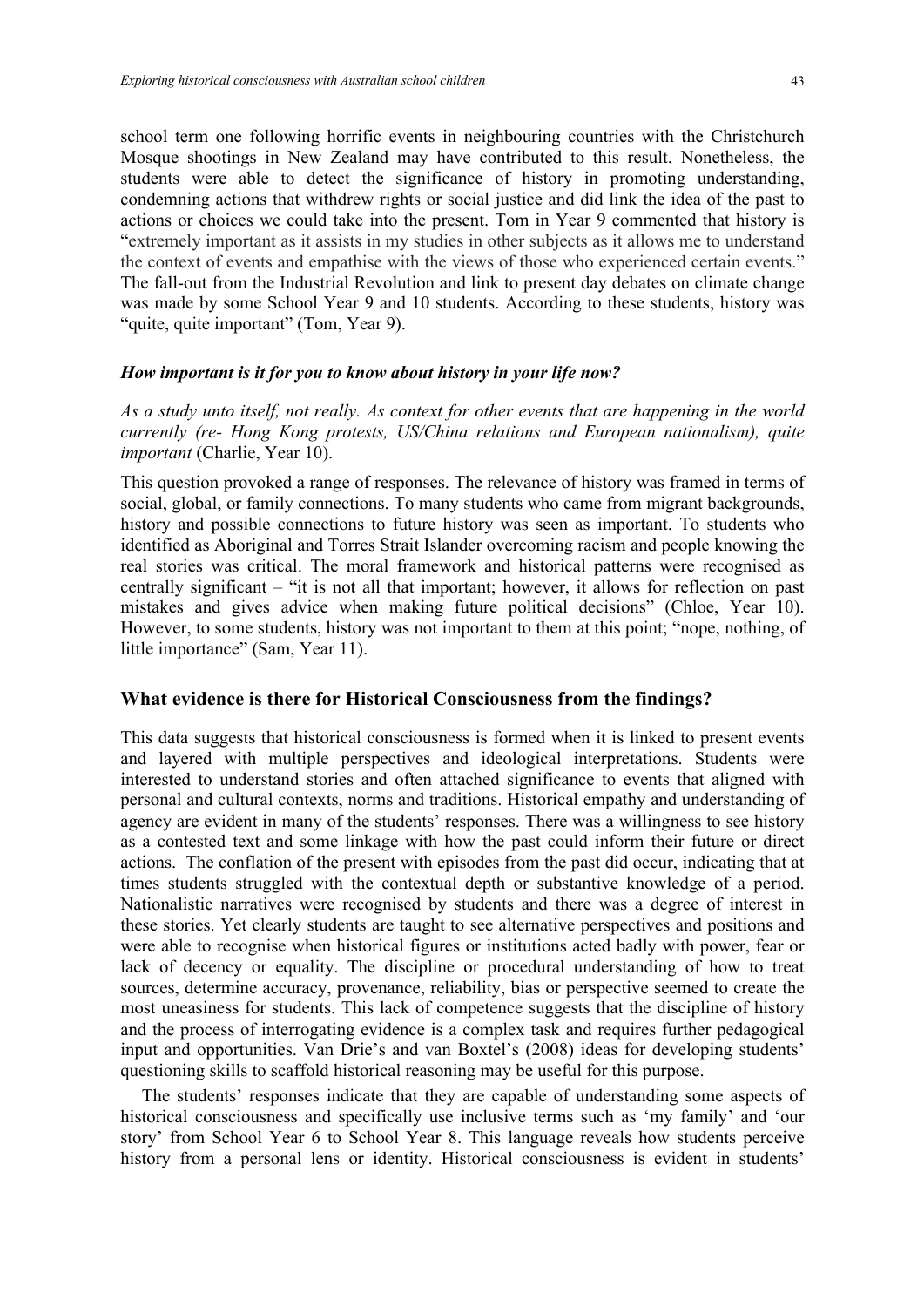understanding of contemporary events and judgements about these actions. Students see evidence of racism, class, gender, inequality and difference in sources and can understand that history was experienced differently according to one's perspective, temporality and circumstances. History is filtered through these lens and enables students to form opinions about present issues and concerns. However, at times students' lack of robust historical reasoning and competence with the skills and precision of history leads to conceptual and conflation errors, and questions of relevance, or presentism.

## **Conclusion**

Emerging from this survey data is the identification of varying levels of historical consciousness in Australian school students. This consciousness is influenced by collective and personal connections to the past and is reinforced with social, cultural, global, and temporal fabric. Clearly, concepts such as empathy, significance, contestability, perspective, causation and agency are being developed within schools as part of the focus on historical thinking. The Australian History Curriculum is developing both historical thinking processes and creating the foundations for the emergence of different forms of historical consciousness.

Traditional historical consciousness is detected in students' responses about the rituals and continuity of the past to the present. For students of migrant ancestry traditional historical consciousness is important. The concept that history creates moral or exemplar lessons for future generations is identifiable in some students' responses. There is evidence of judgment about past decisions and patterns of human behaviour. The critical form of historical consciousness is strongly evidenced in a wide range of student responses. The survey data reveals how students interpret historical events through an ideological lens and post-modernist perspectives. The widespread acceptance of historical narratives about the 'other' is an important finding of genetic historical consciousness. However, there is still some preoccupation with historical thinking about nationalistic narratives, fact giving, and memorisation of dates and insignificant events. This focus on historical thinking and process as a second order concept undermines the emergent roots of the four types of historical consciousness.

Historical thinking within the Australian History Curriculum as a second order concept needs further alignment with historical consciousness to promote the globalised connections and critical thinking needed about our present and future world. Teaching students to develop skills in critical historical reasoning may provide an ontological and contemporary perspective to dissect and make sense of the world. Using an array of material culture, broad social, economic, and political sources including visual and oral content could extend opportunities for Australian students to improve their historical consciousness. Further case studies are planned to provide a more complete rendering of the contemporary landscape of historical consciousness within Australia school students. This additional data could provide compelling understanding of how pedagogical choices could promote historical consciousness in Australian school students from Years 6 to 12.

## **References**

- Almarza, D. J. (2001). Contexts shaping minority language students' perceptions of American history. *Journal of Social Studies Research*, 25(2), 4–22.
- Alphen, F., & Carretero, M. (2015). The construction of the relation between national past and present in the appropriation of historical master narratives. *Integrative Psychological & Behavioral Science*, 49(3), 512–530.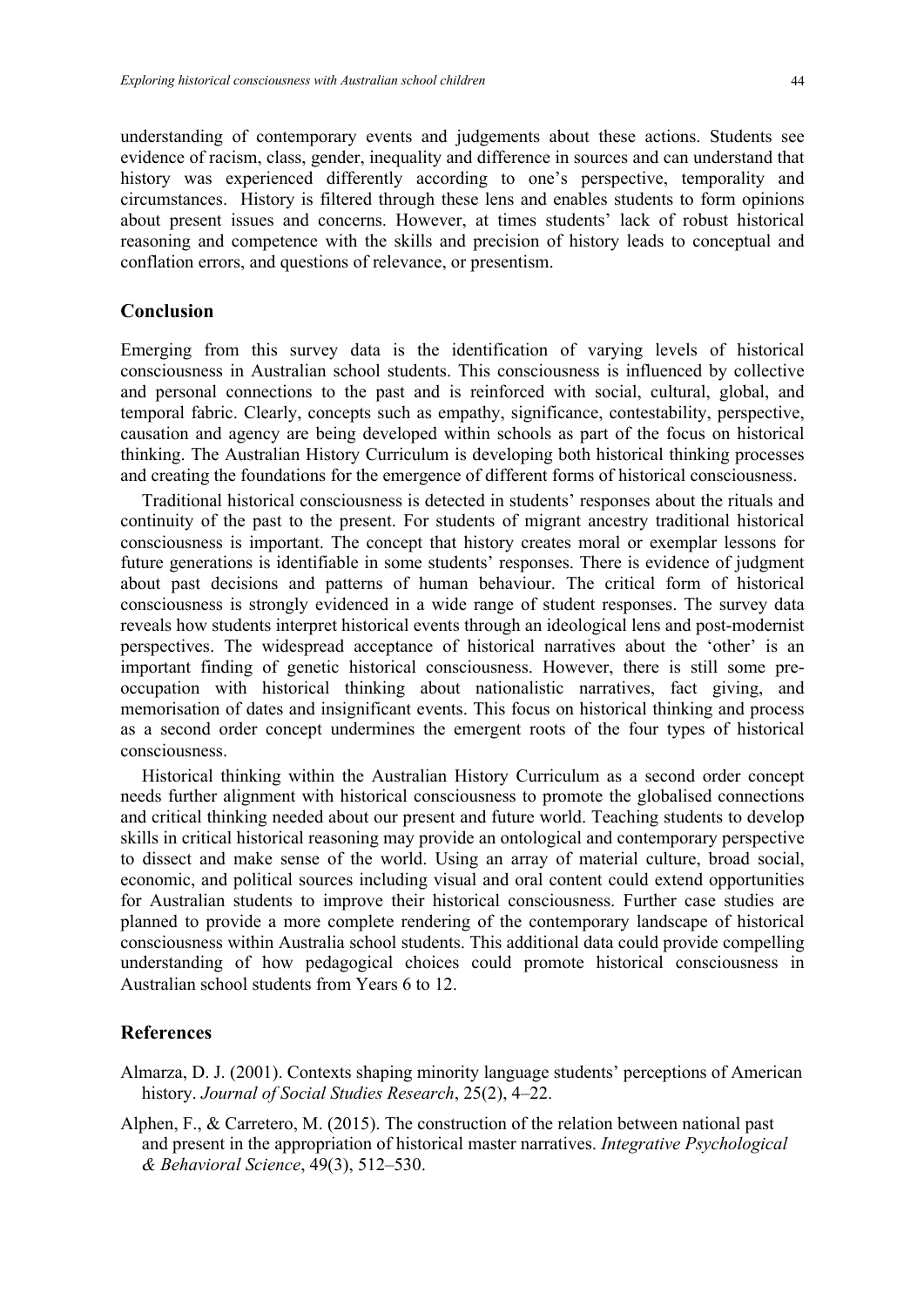- Australian Curriculum, Assessment and Reporting Authority, (2017), *Australian Curriculum History*, https://www.australiancurriculum.edu.au/f-10-curriculum/humanities-and-socialsciences/hass/aims/ accessed 1<sup>st</sup> April 2019.
- Australian Curriculum, Assessment and Reporting Authority, (2012). The Australian Curriculum v3.0 History. http://www.australiancurriculum.edu.au/History/Rationale
- Barton, L.S. & Levstik, K. C. (2011). *Doing history: Investigating with children in elementary and middle schools* (4th ed.), Routledge, New York.
- Barton, K. C., & McCully, A. W. (2004). History, identity, and the school curriculum in Northern Ireland: An empirical study of secondary students' ideas and perspectives. *Journal of Curriculum Studies*, 36(6), 1–32.
- Brace, N., Snelgar, R., & Kemp, R. (2012). *SPSS for Psychologists*. Hampshire: Palgrave Macmillan.
- Clark, A. (2019). Scholarly historical practice and disciplinary method in T. Allender, A. Clark & R. Parkes (Eds.), *Historical Thinking for History Teachers*. (47-59). Crows Nest, Australia: Allen & Unwin.
- Colley, L. M. (2015). "*Taking the stairs" to break the ceiling: Understanding students' conceptions of the intersections of historical agency, gender equality, and action* (Doctoral dissertation). University of Kentucky, Lexington, KY. Accessed from http://uknowledge.uky.edu/edsc\_etds/4 30th March 2019.
- Epstein, T. (2000). Adolescents' perspectives on racial diversity in US history: Case studies from an urban classroom. *American Educational Research Journal,* 37(1), 185–214.
- Epstein, T. (2009). *Interpreting national history: Race, identity, and pedagogy in classrooms and communities*. New York, NY: Routledge.
- Kelly, K., Clark, B., Brown, V. & Sitzia, J. (2003). Good practice in the conduct and reporting of survey research, *International Journal for Quality Care,* Vol 15 (3), 261-266.
- Kölbl, C. & Konrad, L. (2015). Historical Consciousness in Germany, concept, implementation, assessment, in K. Ercikan, and P. Seixas (Eds.), *New Directions in Assessing Historical Thinking*, (3-13), Routledge: ProQuest Ebook Central.
- Körber, A. (2015). *Historical Consciousness, historical competencies- and beyond? Some conceptual development with German didactics,* https://www.pedocs.de/volltexte/2015/10811/pdf/Koerber\_2015\_Development\_German\_H istory\_Didactics.pdf accessed 2nd April 2019
- Levy, B. L. M., Thomas, E. E., Drago, K. &. Rex, L. A**.** Examining studies of inquiry-based learning in three fields of education: Sparking generative conversation. *Journal of Teacher Education,* 64 (5) (2013), 387-408.
- Levstik, L. (2000). Articulating the Silences: Teachers' and Adolescents' Conceptions of Historical Significance. *In Knowing, Teaching and Learning History: National and International Perspectives*, (Eds.), Peter N. Stearns, Peter Seixas and Sam Wineburg. New York: New York University Press, 284-305.
- Lévesque,S. (2005). Teaching second order concepts in Canadian history: The importance of historical significance, *Canadian Social Studies*, 39 (2), https://www.researchgate.net/publication/285742409 Teaching secondorder concepts in Canadian\_history\_The\_importance\_of\_historical\_significance accessed 2nd April 2019.
- Lipman, Matthew. 2003. *Thinking in Education*. Cambridge: Cambridge University Press.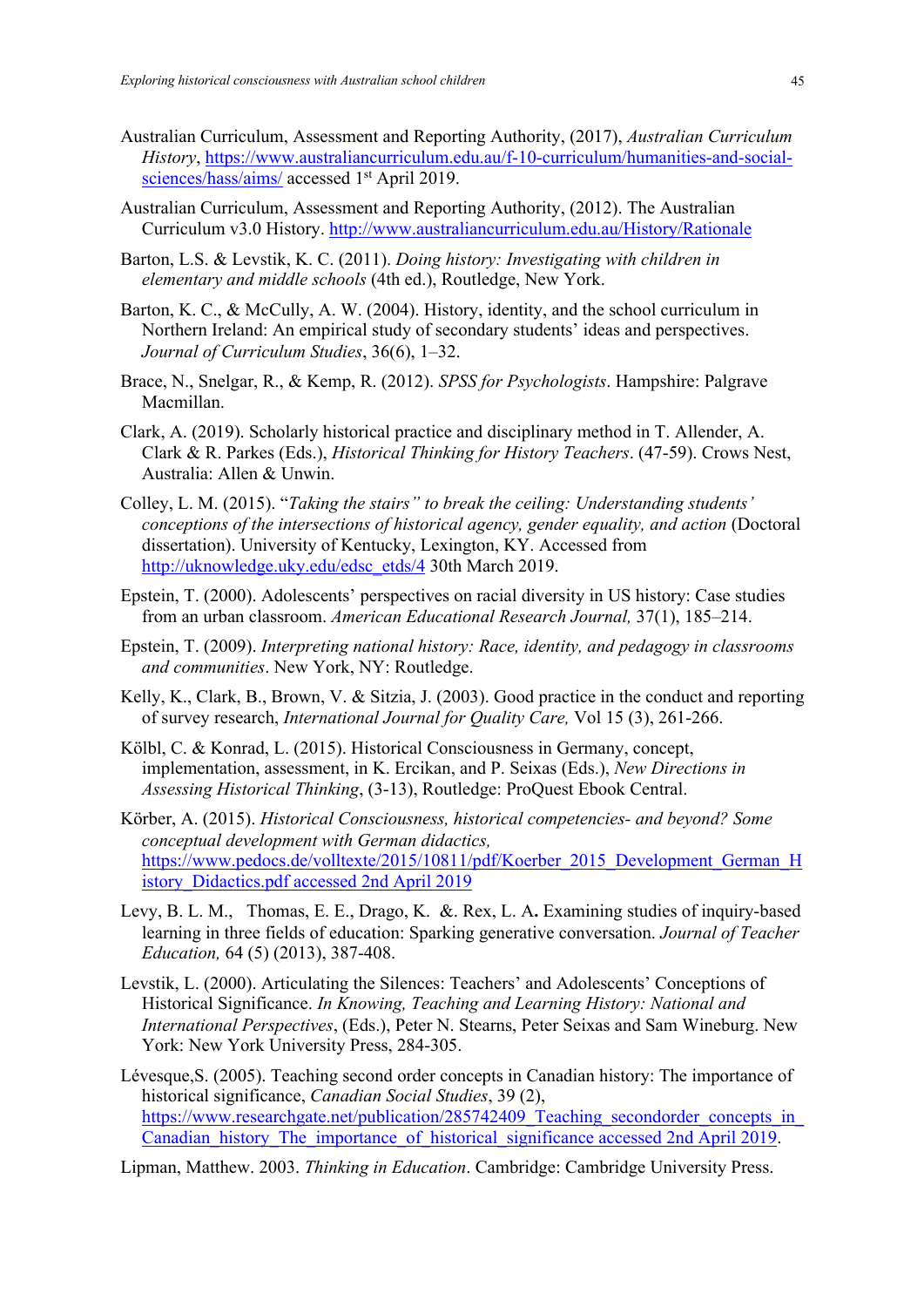- Löfström, J. & Myyry, l. (2017). Analysing adolescents' reasoning about historical responsibility in dialogue between history education and social psychology. *Historical Encounters*, 4,(1), 68-80.
- Maraj, L. M., Prasad, P. &. Roundtree, S. V. (2018) #BlackLivesMatter: pasts, presents, and futures*, Prose Studies*, 40(1), 1-14.
- Ministerial Council in Education, Employment, Training and Youth Affairs*, Civics and Citizenship Year 6 and Year 10 report (2004).* Melbourne: Curriculum Corporation.
- Pandel, H.-J. (1987). Dimensionen des Geschichtsbewußtseins. Ein Sersuch, seine Struktur für Empirie und Pragmatik diskutierbar zu machen. *Geschichtsdidaktik,* 12, 130–142.
- Rantala, J., Manninen, M., & van den Berg, M. (2015). Stepping into other people's shoes proves to be a difficult task for high school students: Assessing historical empathy through simulation exercise. *Journal of Curriculum Studies,* 48(3), 323–345.
- Reisman, A. (2015). The difficulty of assessing disciplinary historical reading, in K. Ercikan, and P. Seixas (Eds.), *New Directions in Assessing Historical Thinking*, (15-24), Routledge: ProQuest Ebook Central.
- Rosenzweig, R., & Thelen, D. (1998). *The Presence of the Past; Popular Uses of History in American Life,* New York, Columbia University Press.
- Rüsen, J. (1987). Historical narration: Foundation, types, reason. *History and Theory*, 26, 87– 97.
- Rüsen, (2004). Historical consciousness: narrative structure, moral function and ontogenetic development, in (Ed) P. Sexias in *Theorizing Historical Consciousness*,( 63-85), University of Torento Press, Canada.
- Rüsen, (2005). *Palgrave Handbook of Research in Historical Culture and Education,* edited by Mario Carretero, et al., Palgrave Macmillan Limited, 2017. ProQuest Ebook Central.
- Segall, A., Trofanenko, B. M., Schmitt, A. J. (2018) Critical Theory and History Education, in S. A. Metzger & L. M. Harris (Eds.), *The Wiley Handbook of History Teaching and Learning* (pp. 342-372) New Jersey, USA: John Wiley and Sons.
- Seixas, P. (2017). Historical consciousness and historical thinking, in M. Carretero, S. Berger, & M. Grever (Eds.), *Palgrave handbook of research in historical culture and education* (pp. 51–72). Basingstoke, England: Palgrave Macmillan.
- Seixas, P. (2012). Presence and Historical Consciousness: Confronting Past, Present and Future in Postmodern Time. *Paedagogica Historica*, 48(6), 859-872.
- Sexias, P., & Moreton, T. (2013). Guideposts to historical thinking, in *Big Historical Thinking Concepts,* Toronto: Nelson.
- Seixas, P., & Peck, C. (2004). Teaching historical thinking. In A. Sears & I. Wright (Eds.), *Challenges and Prospects for Canadian Social Studies* (pp. 109-117). Vancouver: Pacific Educational Press.
- Martin M. Sjøen, M. M. & Jore, S. H. (2019) Preventing extremism through education: exploring impacts and implications of counter-radicalisation efforts*, Journal of Beliefs & Values*, 40:3, 269-283,
- Van Drie, J., & Van Boxtel, C. (2008). Historical reasoning; towards a framework for analysing students' reasoning about the past, *Educational Psychology Review*, 20, 87–110.